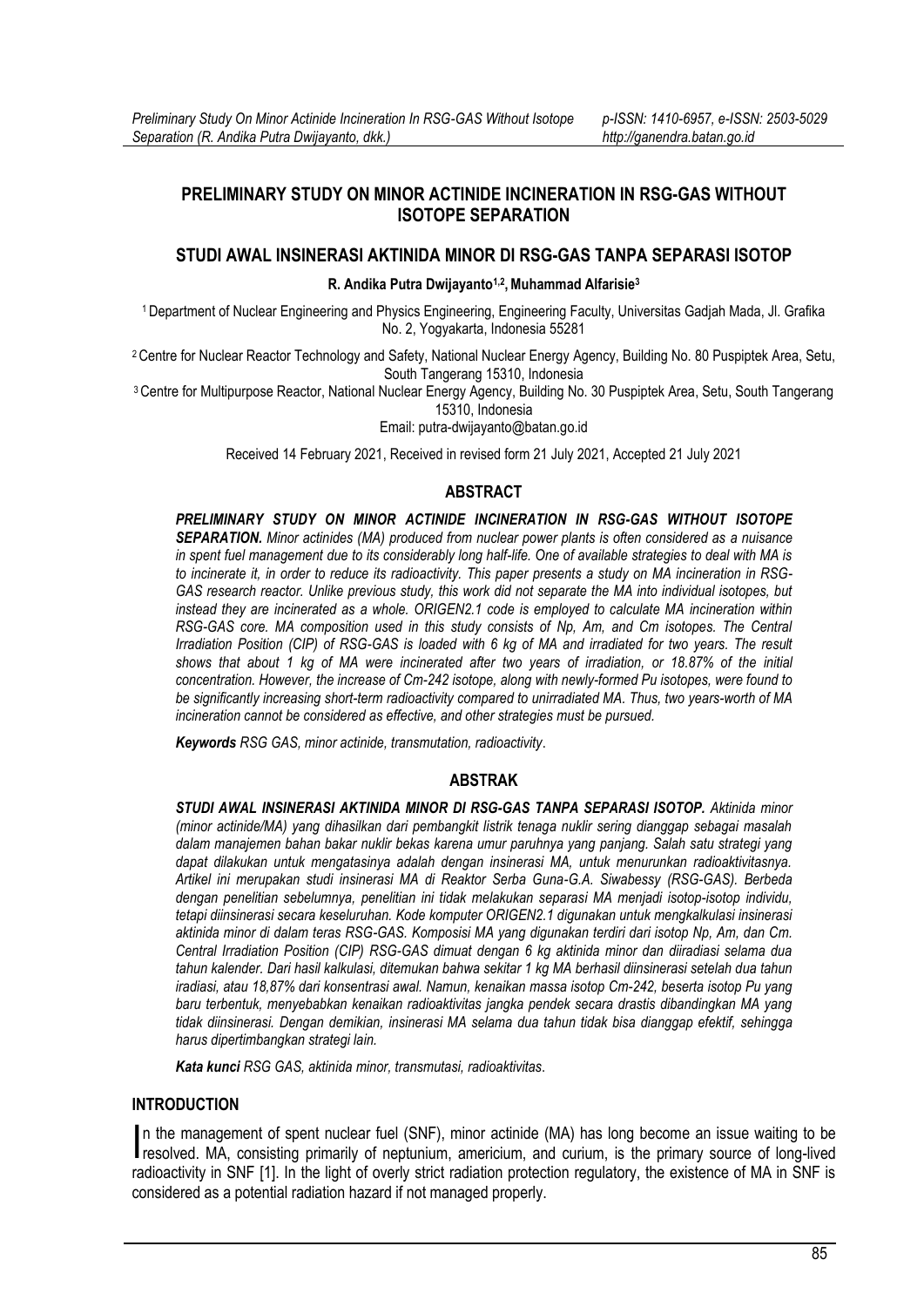*Jurnal Iptek Nuklir Ganendra Ganendra Journal of Nuclear Science and Technology Vol. 21 No.2, Juli-2021: 85-92*

MA incineration is one of the available methods to get through the issue. Irradiating MA in several types of nuclear reactor can result in negative MA growth, meaning that less MA is generated compared to MA incinerated. Fast reactor is usually preferred to incinerate MA and considered in many studies [1–7]. Nevertheless, MA incineration can also be performed in thermal reactor, both research reactor [8] and power reactor [9–13].

Reaktor Serba Guna-G.A. Siwabessy (RSG-GAS) is a pool-type multipurpose research reactor owned and operated by Indonesian National Nuclear Energy Agency (BATAN). RSG-GAS has been utilised for various purposes, such as material testing, nuclear fuel irradiation test, radioisotope generation, and gemstone irradiation (e.g. topaz). Due to its high neutron flux, averaging 2×10<sup>14</sup> neutrons/cm<sup>2</sup> .s at maximum power, RSG-GAS has a potential for MA incineration, although this capability is barely explored [14].

One preliminary study and another evaluation of RSG-GAS for MA transmutation have been performed [8, 15]. However, the latter did not elaborate several critical points, especially the total mass change and the resulting radioactivity, both in short and long-term. The study was also limited in term of MA choice, only using Am-241 as the reference isotope. More often than not, studies on MA incineration do not separate the actinides into isotopic level. The MA, from Np to Cm, is left unseparated and burned as a whole in the reactor core [1, 5, 16,17]. It makes no economic sense to partition MA nuclides into separate isotopes just to incinerate it, thus the MA is better left not partitioned.

This study explores the MA incineration in RSG-GAS without isotope separation, where short and longterm radioactivity of irradiated MA were evaluated. Other actinides that built up as the result of irradiation were also analysed. The MA inventory calculation was performed using ORIGEN2.1, which often used in radionuclide buildup and decay cases.

## **METHODOLOGY**

RSG-GAS has nominal thermal power of 30 MW. It is moderated by light water, whilst beryllium is placed on the core perimeter as neutron reflector. The core consists of 40 standard fuel elements (FEs) and eight control elements (CEs) within a 10×10 grid. Each FE consists of 21 fuel plates in form of uranium silicide (U<sub>3</sub>Si<sub>2</sub>-AI), whilst CE only contains 15 fuel plates, leaving the room for control rod insertion [14, 18, 19].

In-core irradiation is served in eight grids, divided into one Central Irradiation Position (CIP) and four Irradiation Positions (IPs). CIP consists of four grids and usually used for larger irradiation target. At maximum power, RSG-GAS can achieve average neutron flux of about 2×10<sup>14</sup> neutrons/cm<sup>2</sup>.s [14]. To maximise MA loading, CIP will be used in this study.

ORIGEN2.1 computer code was employed to calculate MA inventory after irradiation. It is a versatile code widely used to calculate buildup and decay of radioactive materials for various purposes [20]. The code solves the radioactivity buildup and decay using Bateman equation and one-group neutron cross section library. The former is represented in Equation 1.

$$
\frac{dX_i}{dt} = \sum_{i}^{N} l_{ij} \lambda_j X_j + \varphi \sum_{i}^{N} f_{ik} \sigma_k X_k - (\lambda_i + \varphi \sigma_i + r_i) X_i + F_i, \qquad i = 1, ..., N
$$
 (1)

where  $X_i$  denotes nuclide i density, N represents the number of nuclides,  $l_{ij}$  represents radioactive disintegration fraction by other nuclide that leads to species i formation, j represents iterations number from  $j =$ 1 to  $j = N$ ,  $\varphi$  denotes position and energy-averaged neutron flux,  $f_{ik}$  represents fraction of neutron absorbed by other nuclides that leads to species i formation,  $\sigma_k$  denotes averaged neutron absorption cross section for nuclide  $k$ ,  $r_i$  denotes continuous removal rate of nuclide  $i$  out from the system, and  $F_i$  represents continuous feed rate of nuclide  $i$ .

The method explored in this study is to irradiate the MA for two years in which the isotopes are left unseparated. The analysis was performed in isotopic level. The MA is composed of Np, Am, and Cm isotopes, where the isotopic vector provided in Table 1. The MA are in metallic form and enclosed in a cladding. The isotopic vector is taken from reference [21].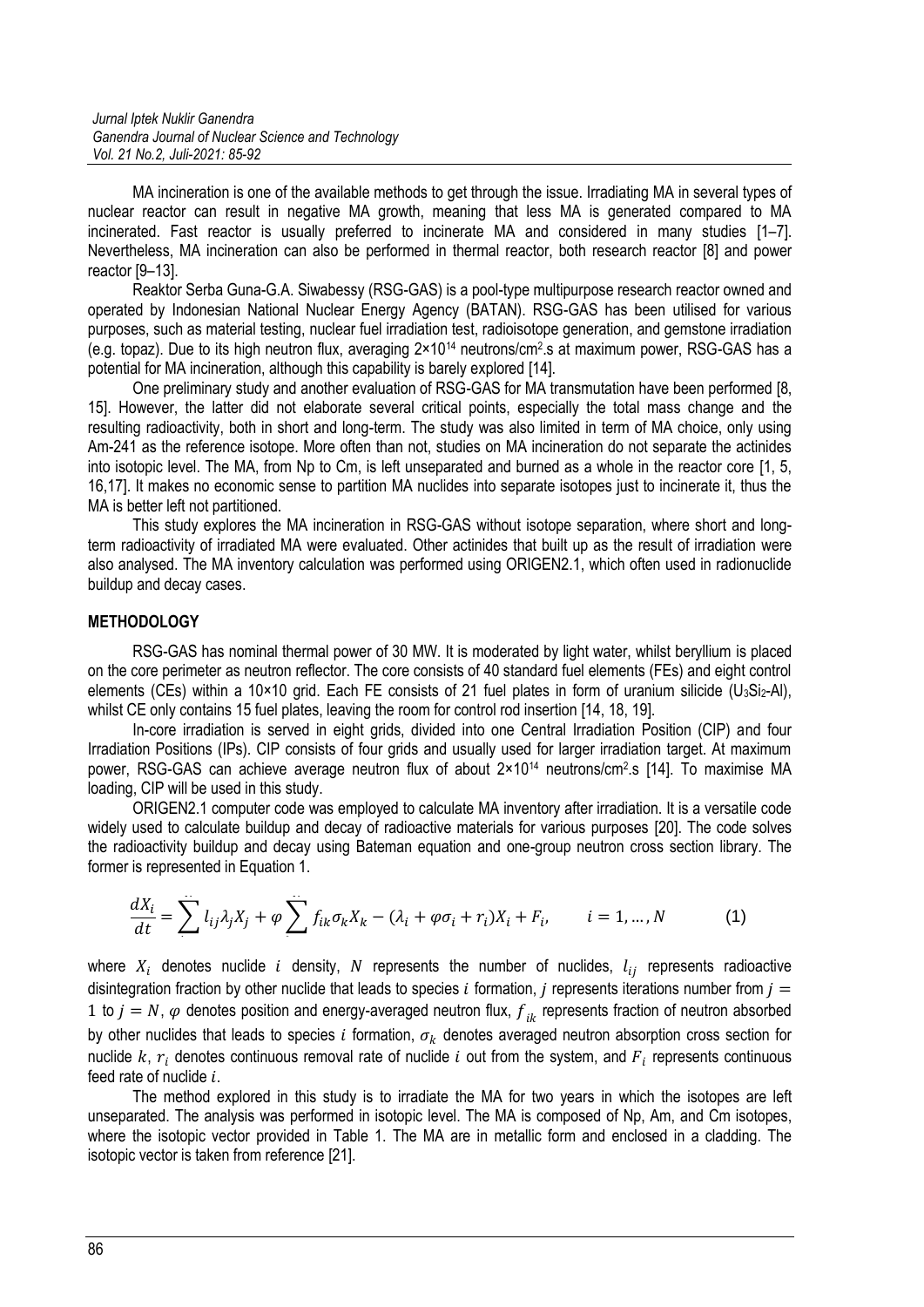| <b>Explorer in replacement on the set of the set of the set of the set of the set of the set of the set of the set</b> |            |  |  |  |
|------------------------------------------------------------------------------------------------------------------------|------------|--|--|--|
| <b>Isotope</b>                                                                                                         | Vector (%) |  |  |  |
| Np-237                                                                                                                 | 42.25      |  |  |  |
| Am-241                                                                                                                 | 47.57      |  |  |  |
| Am-243                                                                                                                 | 8.50       |  |  |  |
| Cm-242                                                                                                                 | 0.32       |  |  |  |
| Cm-243                                                                                                                 | 0.01       |  |  |  |
| Cm-244                                                                                                                 | 1.26       |  |  |  |
| Cm-245                                                                                                                 | 0.07       |  |  |  |
| Cm-246                                                                                                                 | 0.01       |  |  |  |
|                                                                                                                        |            |  |  |  |

#### **Table 1.** Isotopic composition of MA.

Setiawan et al. [8] mentioned that the maximum MA loading in the CIP is limited to 8 kg to maintain operational parameters within safety criteria. This study set the MA loading at 6 kg, below the said limit. The mass of each isotope is calculated according to isotopic vector in Table 1.

Burnup scheme in ORIGEN2.1 is available in two options, namely constant power (IRP) and constant flux (IRF) [22]. This study involves irradiation with predetermined input of neutron flux, and thus IRF scheme was employed. Since RSG-GAS is a thermal reactor, the cross section used is adjusted to thermal neutron library.

Irradiation time was in accordance to RSG-GAS operational schedule for Year 2020 [23]. Since the calculation was performed for two years, and the operational schedule is arranged annually, it was assumed that the irradiation time in second year mirrors the first year completely. Neutron flux for the code input was also taken from reference [8] for MA loading of 6 kg.

After irradiation, the MAs were decayed for up to 500 years. To evaluate the radioactivity, decay-only calculations were performed also for 500 years. Total radioactivity from residual MA and generated MA after irradiation is compared with MA radioactivity without irradiation. Meanwhile, incineration efficiency is calculated using the Equation 2 [24].

$$
Efficiency = 100\% - \frac{M_{result}}{M_{initial}}
$$
 (2)

Equation 2 ignores the buildup of other MA nuclides due to irradiation. Thus, it does not necessarily represent total mass change and resulting radioactivity, only the reduction of said MA isotope.

#### **RESULT AND DISCUSSIONS**

The result is divided into three separate subsections, namely MA incineration, isotope evolution, and radioactivity.

#### **MA Incineration**

Table 2 shows that Np-237 was incinerated in a much slower rate than Am-241, despite the similarity of initial mass. The remaining Np after two years-worth of irradiation is around 7.5 times larger than Am-241, and more than twice larger than total Am isotopes. The incineration efficiency of Np is about 41.77%, Am is 81.98%, and Cm is -389%. The negative efficiency of Cm is because its total mass was increasing instead of decreasing.

Mass increase of most Cm isotopes (except Cm-245) suggests that not all the mass change was caused by fission, but partially by transmutation. This is understandable since Cm is a transmutation product from successive neutron capture from Am, which has higher neutron capture cross section than fission cross section in thermal spectrum [25]. The residual mass from Cm isotopes will have a significant effect in the radioactivity, as will be discussed later.

Mass change occurred most drastically in the first year of irradiation. The key of this phenomenon is the characteristic of Am-241. Its thermal neutron capture cross-section is the largest among other MA isotopes, combined with highest mass percentage. Therefore, Am-241 is more likely to capture neutron, and consequently transmute the fastest. This result is consistent with previous studies in other type of reactors [10, 11].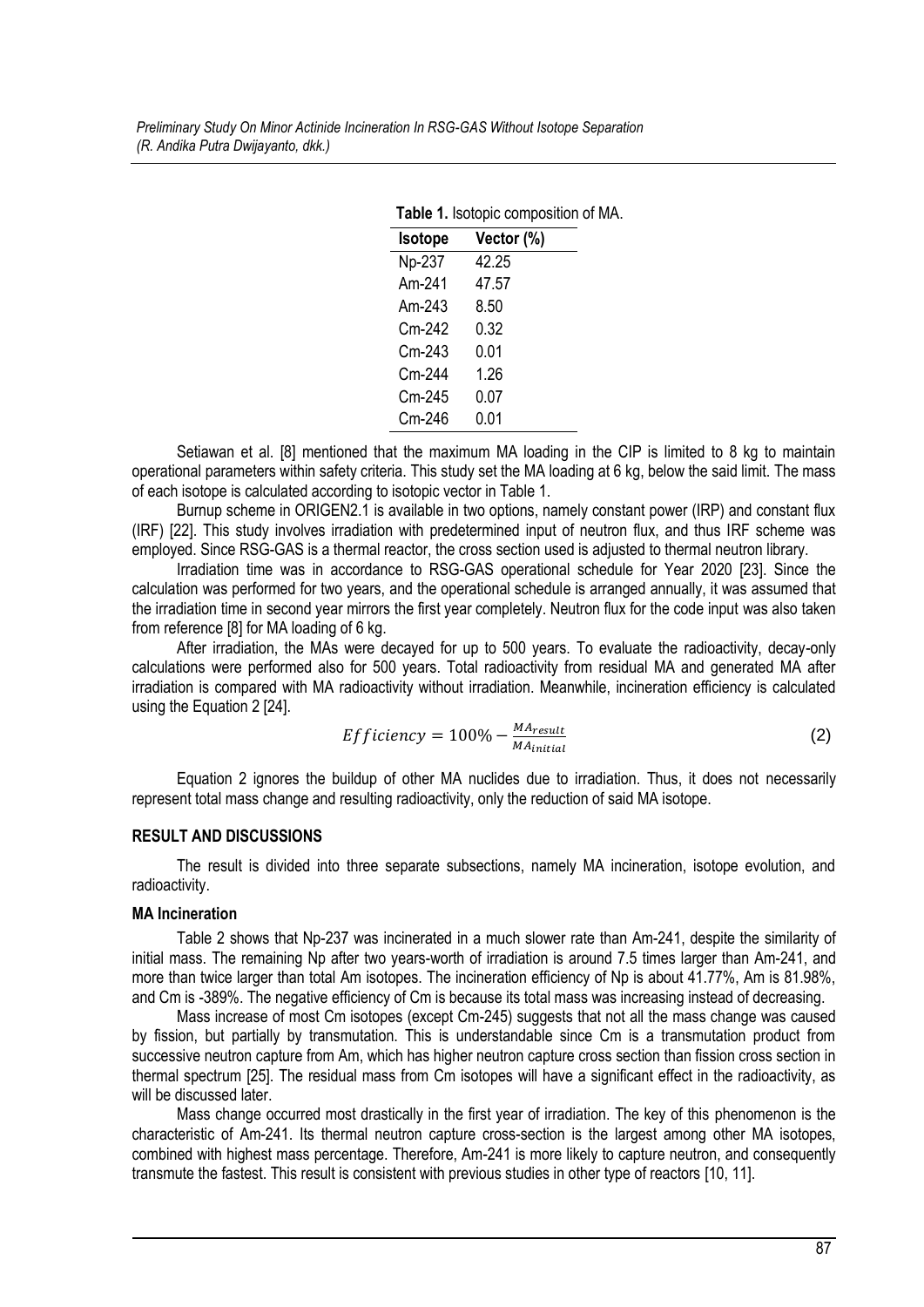Mass change of the incinerated MA is shown in Table 2.

| <b>Isotope</b>  | Initial Mass (g) | Mass After 1 Year (g) | Mass After 2 Years (g) |
|-----------------|------------------|-----------------------|------------------------|
| Np-237          | 2,535.00         | 1,937.00              | 1,476.00               |
| Am-241          | 2,854.20         | 749.80                | 195.70                 |
| Am-243          | 510.00           | 454.60                | 410.30                 |
| Cm-242          | 19.20            | 706.60                | 297.90                 |
| Cm-243          | 0.60             | 9.05                  | 8.52                   |
| Cm-244          | 75.60            | 132.20                | 180.70                 |
| Cm-245          | 4.20             | 0.78                  | 1.00                   |
| Cm-246          | 0.60             | 1.44                  | 1.92                   |
| Mass Difference |                  | $-2,007.93$           | $-3,427.36$            |

**Table 2.** Mass change for MA.

**Table 3.** MA fomed by irradiation.

| <b>Isotope</b>      | Mass After 1 Year (g) | Mass After 2 Year (g) |
|---------------------|-----------------------|-----------------------|
| $Am-242m$           | 8.74                  | 2.26                  |
| Pu-238              | 920.60                | 1,137.00              |
| Pu-239              | 272.80                | 546.00                |
| Pu-240              | 42.31                 | 187.90                |
| Pu-241              | 3.67                  | 25.70                 |
| Pu-242              | 313.70                | 395.80                |
| Total               | 1,561.82              | 2,294.66              |
| <b>Fissioned MA</b> | 446.11                | 1,132.70              |

After a year, Am-241 mass was reduced considerably so that its macroscopic capture cross section was no longer the largest. Neutron capture was then dominated by Cm, since its mass was increased during the first year as a transmutation and decay product of Am. That explains why Cm mass was decreasing in the second year. Cm-242 has the shortest half life among the selected MA. Thus, the decrease of Cm in the second year can also be contributed by Cm-242 decay. However, the exact proportion of neutron capture and decay in the Cm mass reduction is unknown, as ORIGEN2.1 does not provide such data. Modified CITATION code is able to extract transmutation matrix of MA nuclides [5], but no such capability is found in ORIGEN. Nonetheless, it can probably be estimated by the buildup of Pu-242 isotope, as it is a direct decay product of Cm-242.

Table 2 only shows mass change, ignoring whether the reduced MA are fissioned or simply transmuted into another MA. To provide a better perspective, Table 3 shows other actinides formed by MA irradiation and MA mass that actually fissioned.

Despite significant mass change in initial MA, the amount of MA that actually fissioned was less than half of it. Most fission event occured in the second year of irradiation as opposed to mass change. The rest of mass change was contributed by transmutation. Thus, the mass change was not actually caused by fission but rather by transmutation into other MA, mostly Pu. As previously mentioned, this is due to the neutron capture cross section of MA isotopes in thermal spectrum is generally higher than their fission cross section, save for a small number of isotopes [25].

The resulting Pu isotopes are mostly Pu-238, which formation was larger in the first year of irradiation. Its purity was low, amounting around half of total Pu concentration. Pu-238 is useful for several applications such as radioisotope thermoelectric generator (RTG), but the purity must be high. Pu-238 resulted from MA irradiation in RSG-GAS is therefore unsuitable for such application and practically has no economic value.

The residual mass of Pu-242 can used to determine the decay of Cm-242, as the former is a decay daughter of the latter through 2β<sup>+</sup> decay. As seen in Table 3, Pu-242 in both compositions are larger than Pu-240. As Pu isotopes are formed by successive neutron capture, Pu-242 mass must be the lowest. Yet, its mass is comparably large. Therefore, it can be safely concluded that most of Pu-242 was formed as a result of Cm-242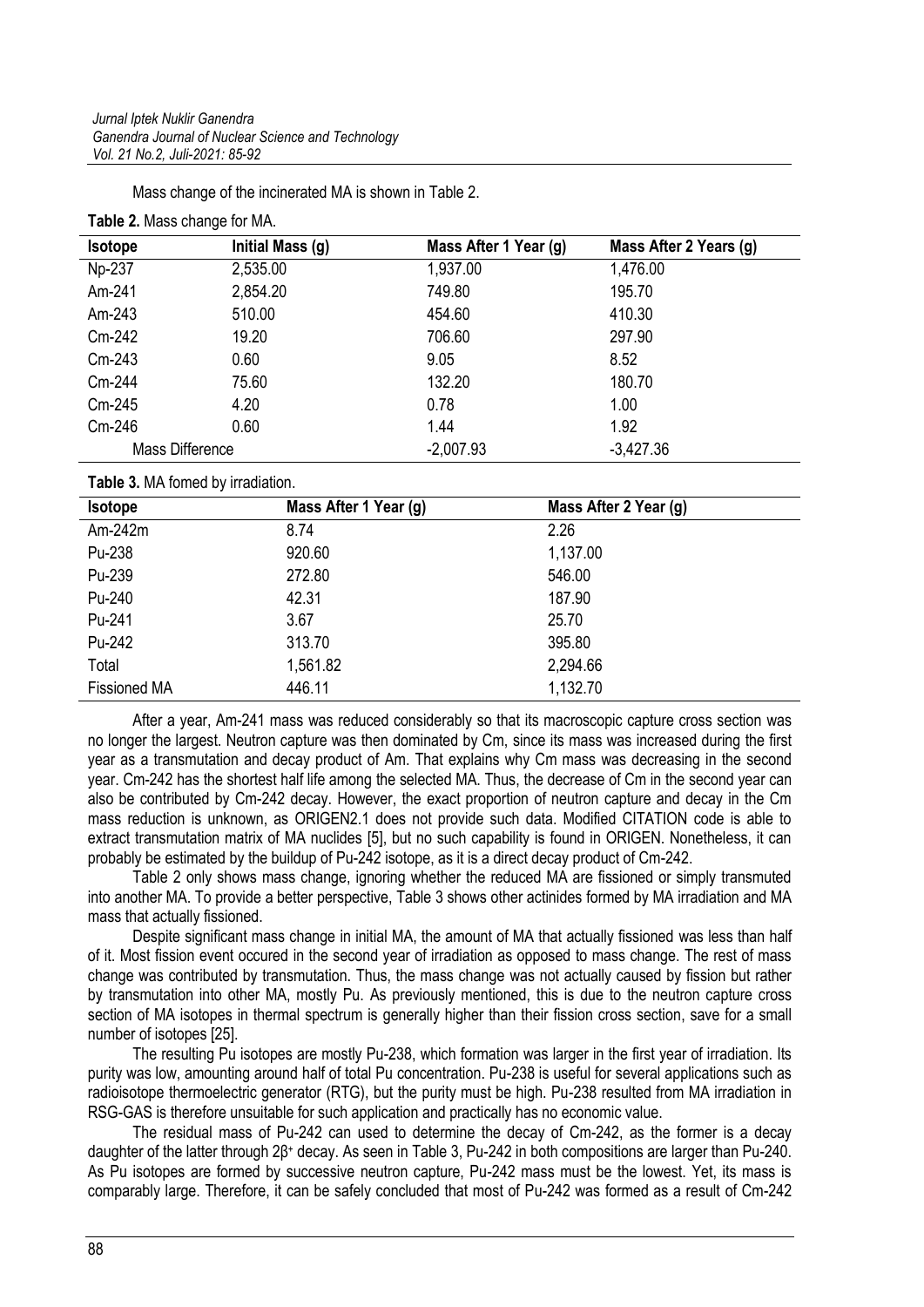decay. Since Pu-242 formation from the first year to the second year was smaller than in the first year, it can also be concluded that the fraction of fissioned Cm-242 was larger in the second year of irradiation.

In total, the amount of incinerated MA after two years of irradiation is around 18.87% of its initial mass. This efficiency only accounts for fissioned MA, not considering MA isotopes that were transmuted instead of fissioned. The efficiency is not too dissimilar with other references [11, 24], but the required time was around twice as long.

#### **Isotope evolution**

Cm buildup lasts less than a year before being decreased, when Am mass has lowered enough so that the former has its transmutation rate higher than its buildup rate. At the end of irradiation, the highest remaining MA were Np and Am. However, mass difference between Am and Cm is quite small. The pattern is different with MA incineration in molten salt reactors in reference [25], but it must be noted that the MA load in the said reactors is significantly higher due to them being power reactor. The main difference is that the mass of Cm isotopes are still increasing in other references, once again due to significantly higher MA load [24, 25].

During irradiation, isotopes are transmuted and fissioned. The buildup and decrease of initial MA isotopes are shown in Figure 1.



**Figure 1**. Initial MA mass change.

Figure 2 shows the buildup of Pu isotope from MA irradiation.

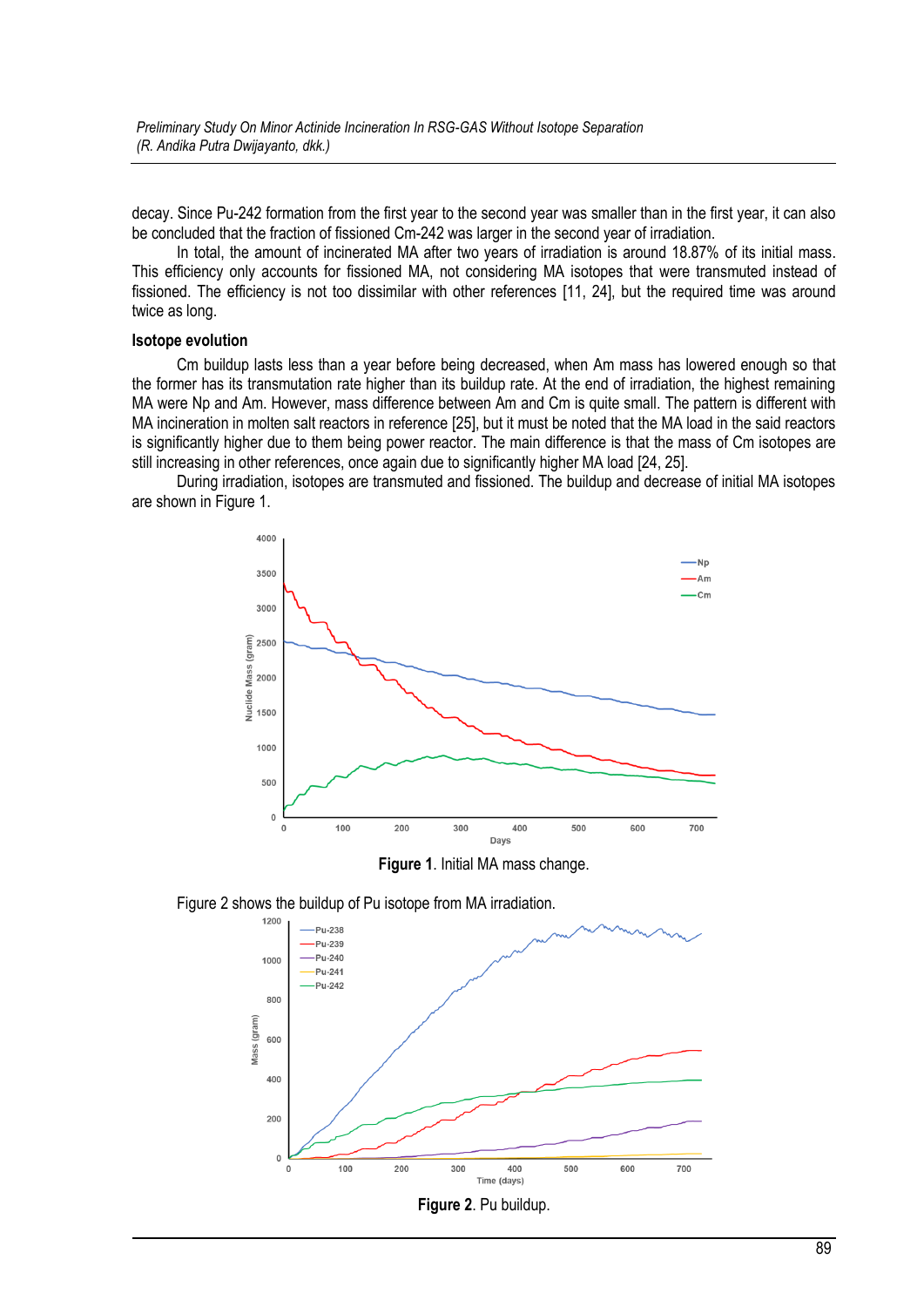Pu-238 isotope dominates the buildup. Its buildup saturates in around day 500 of irradiation, after that its irradiation and decay rate were relatively stable until end of irradiation. The buildup of fissile Pu-239 was initially slower before overtaking Pu-242 after day 400 of irradiation. At the end of irradiation, Pu-242 became the second-largest residual Pu isotope. Pu-242 is a fissionable isotope with low capture neutron cross-section. It contributes less to MA radioactivity than Pu-239, a fissile isotope with shorter half-life. Although the Pu was already denaturised in such a way that it cannot be proliferated by any means, the highly politicised nature of nuclear waste management might favour as little fissile isotope as possible. Thus, high buildup of Pu-242 in the MA is quite appealing.

## **Radioactivity**

Evaluating the radioactivity is necessary to prevent short-term and long-term radiological issues, especially since MA incineration is intended to reduce its own radioactivity. The easiest way is to compare the decay radioactivity from irradiated MA with unirradiated MA. The comparisons are provided in Table 4. It must be noted that the radioactivity for irradiated MA does not include FP radioactivity.

| Year | MA <sub>1</sub> |           |
|------|-----------------|-----------|
|      | Total           | No Burnup |
| 0    | 1,023,522.92    | 79,560.00 |
| 1    | 250,031.95      | 29,630.00 |
| 5    | 39,415.48       | 15,350.00 |
| 10   | 35,503.12       | 14,350.00 |
| 20   | 29,929.10       | 12,850.00 |
| 30   | 25,737.48       | 11,770.00 |
| 40   | 22,507.98       | 10,980.00 |
| 50   | 19,964.09       | 10,400.00 |
| 100  | 12,380.24       | 8,855.00  |
| 200  | 5,831.86        | 7,404.00  |
| 300  | 2,975.66        | 6,310.00  |
| 500  | 1,016.02        | 4,621.00  |

**Table 4.** MA radioactivity after 500 years of decay (Curie).

Two years-worth of MA irradiation resulted in a significantly higher radioactivity for the first 200 years of decay. Cm formation is the main source of radioactivity, especially Cm-242, which contributed more than 90% of the radioactivity after discharge. It has a relatively short half-life, nevertheless, and its radioactivity was greatly reduced after fifth year of discharge. The greater concern in longer term were Pu-238 and Cm-244, which became the two largest contributors of radioactivity after Cm-242 decay. The large contribution of Cm-244 to radioactivity implies that the difference of few dozens of grams of Cm can significantly increases the radioactivity after irradiation, and thereby must be considered carefully.

It must be realised that high radioactivity can lead to more issues in short-term. A large number of Pu-238 releases considerable amount of decay heat that needs to be dissipated properly. Remote handling will be even more challenging to perform. Not to mention the resulting FPs that are not shown in the table; its addition will make short-term radioactivity even higher. This can potentially complicate irradiated MA handling instead of easing the radioactivity burden. Since it takes 200 years before the radioactivity of irradiated MA to become lower than unirradiated MA, this finding raises a question about the feasibility of two-years irradiation strategy in current study. Longer irradiation time might be necessary to prevent short-term issue.

## **CONCLUSIONS**

MA incineration without isotopic separation is shown to be troublesome in short-term, i.e., the first 200 years after discharge. Although a large fraction of Am-241 and Np-237 were able to be transmuted, the residual Cm and Pu isotopes are proven to be significantly increasing the radioactivity for the aforementioned timescale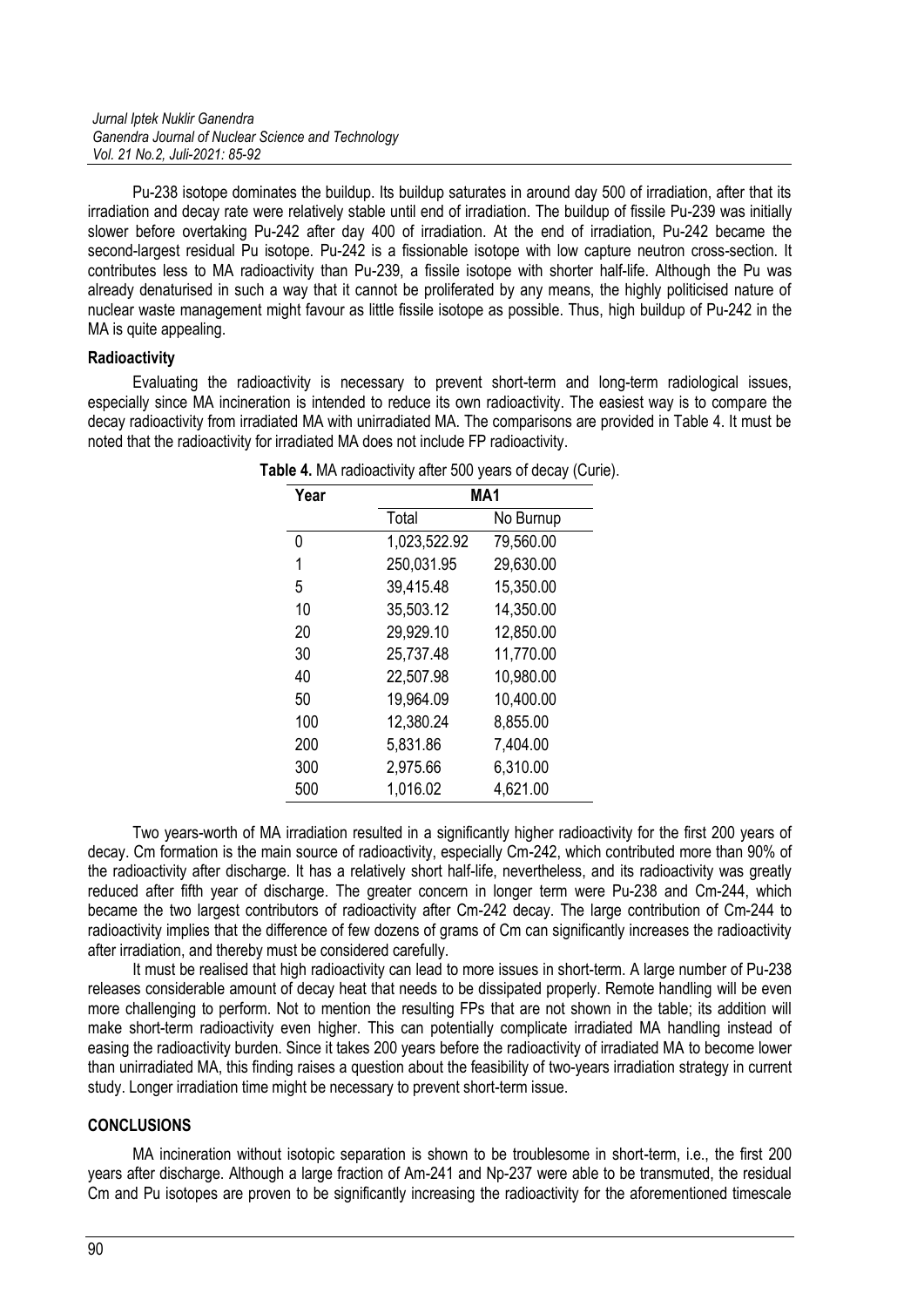compared to unirradiated MA. How much the short-term radioactivity increase differs from MA incineration with isotope separation is unknown, as previous study did not provide the numbers. Nevertheless, this result is concerning, as the objective of MA transmutation is to reduce the radioactivity hazard both short and long-term. As a whole, MA incineration for two years without isotopic separation is not deemed feasible. In order to prevent short-term concern from arising, other strategy must be pursued if RSG-GAS were to be employed as MA incinerator.

## **ACKNOWLEDGMENT**

This work is supported by research budget of Centre for Nuclear Reactor Technology and Safety, Fiscal Year 2020. The first author would like to express gratitude to Mrs. Ihda Husnayani for the discussions to improve the manuscript. R. Andika Putra Dwijayanto is the main contributor of the article.

# **REFERENCES**

- [1] C. Yu *et al.*, "Minor actinide incineration and Th-U breeding in a small FLiNaK Molten Salt Fast Reactor," *Ann. Nucl. Energy*, vol. 99, pp. 335–344, 2017.
- [2] T. Takeda, "Minor actinides transmutation performance in a fast reactor," *Ann. Nucl. Energy*, vol. 95, pp. 48–53, 2016.
- [3] K. Allen and T. Knight, "Destruction rate analysis of transuranic targets in sodium-cooled fast reactor (SFR) assemblies using MCNPX and SCALE 6.0," *Prog. Nucl. Energy*, vol. 52, no. 4, pp. 387–394, 2010.
- [4] B. Liu, J. Han, F. Liu, J. Sheng, and Z. Li, "Minor actinide transmutation in the lead-cooled fast reactor," *Prog. Nucl. Energy*, vol. 119, 2020.
- [5] H. N. Tran, Y. Kato, P. H. Liem, V. K. Hoang, and S. M. T. Hoang, "Minor Actinide Transmutation in Supercritical-CO2-Cooled and Sodium-Cooled Fast Reactors with Low Burnup Reactivity Swings," *Nucl. Technol.*, vol. 205, no. 11, pp. 1460–1473, 2019.
- [6] H. Ohta, T. Ogata, S. Van Winckel, D. Papaioannou, and V. V. Rondinella, "Minor actinide transmutation in fast reactor metal fuels irradiated for 120 and 360 equivalent full-power days," *J. Nucl. Sci. Technol.*, vol. 53, no. 7, pp. 968–980, 2016.
- [7] T. Kooyman, L. Buiron, and G. Rimpault, "Optimization of minor actinide-bearing radial blankets for heterogeneous transmutation in fast reactors," *Nucl. Sci. Eng.*, vol. 185, no. 2, pp. 335–350, 2017.
- [8] M. B. Setiawan, S. Kuntioro, I. Husnayani, P. M. Udiyani, and T. Surbakti, "Evaluation on transmutation of minor actinides discharged from PWR spent fuel in the RSG-GAS research reactor," *Malaysian J. Fundam. Appl. Sci.*, vol. 15, no. 4, pp. 577–579, 2019.
- [9] B. Liu, R. Jia, R. Han, X. Lyu, J. Han, and W. Li, "Minor actinide transmutation characteristics in AP1000," *Ann. Nucl. Energy*, vol. 115, pp. 116–125, 2018.
- [10] W. Hu, J. Jing, J. Bi, C. Zhao, B. Liu, and X. Ouyang, "Minor actinides transmutation on pressurized water reactor burnable poison rods," *Ann. Nucl. Energy*, vol. 110, pp. 222–229, 2017.
- [11] V. T. Tran, H. N. Tran, H. T. Nguyen, V. K. Hoang, and P. N. V. Ha, "Study on Transmutation of Minor Actinides as Burnable Poison in VVER-1000 Fuel Assembly," *Sci. Technol. Nucl. Install.*, 2019.
- [12] M. Hussain and M. Sohail, "Feasibility study of transmutation of minor actinides in PWR fuel assembly," in *ICET 2016 - 2016 International Conference on Emerging Technologies*, 2017, pp. 16–19.
- [13] J. Washington and J. King, "Optimization of plutonium and minor actinide transmutation in an AP1000 fuel assembly via a genetic search algorithm," *Nucl. Eng. Des.*, vol. 311, pp. 199–212, 2017.
- [14] S. Pinem, T. M. Sembiring, and P. H. Liem, "Neutronic and Thermal-Hydraulic Safety Analysis for the Optimization of the Uranium Foil Target in the RSG-GAS Reactor," *Atom Indones.*, vol. 42, no. 3, p. 123, 2016.
- [15] M. B. Setiawan and S. Kuntjoro, "Preliminary Analysis of High-Flux RSG-GAS to Transmute Am-241 of PWR's Spent Fuel in Asian Region," in *Journal of Physics: Conference Series*, 2018, vol. 962, no. 1, p.